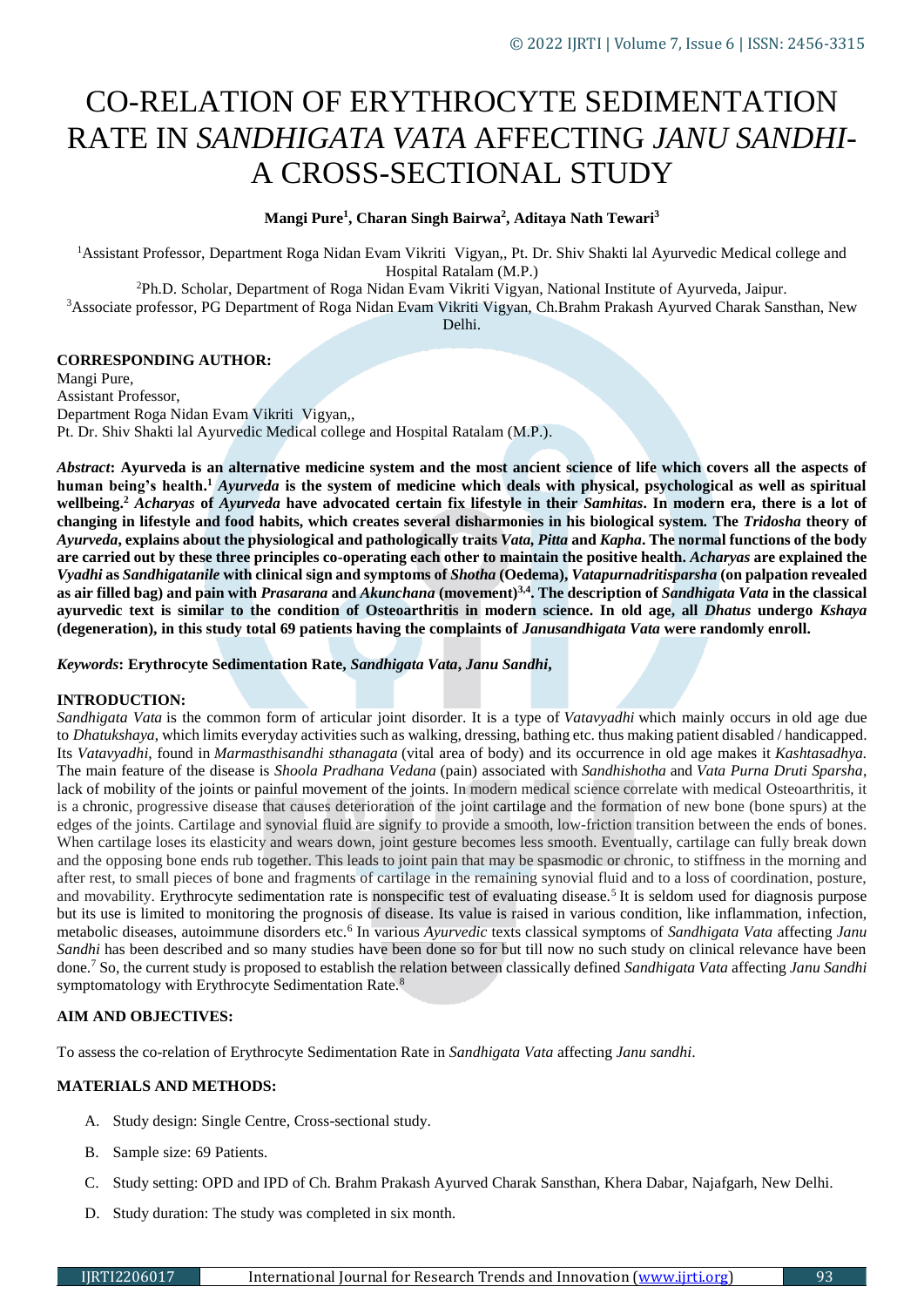# **ELIGIBILITY CRITERIA**

## **INCLUSION CRITERIA**

- 1. Patient of age between 30-60 years.
- 2. Patients of either gender were selected.

## **EXCLUSION CRITERIA:**

- 1. Patients with joint disorder other than *Sandhigata Vata* affecting *Janu Sandhi.*
- 2. Patients exposed to trauma on knee joint.
- 3. Patients with any other systemic disorders.
- 4. Pregnant women and lactating mothers.

## **CRITERIA FOR WITHDRAWAL:** Patient who are not willing for trial.

## **STASTITICAL METHOD:** Co-relation coefficients.

## **CLINICAL ASSESSMENT TABLE AS PER STANDARD SYMPTOMS SCORING**

## **Subjective criteria:**

**1.** *Sandhishool*

| No pain                                    |  |
|--------------------------------------------|--|
| Mild pain                                  |  |
| Moderate pain but no difficulty in walking |  |
| Slight difficulty in walking due to pain   |  |
| Much difficulty in walking due to pain     |  |

## **2.** *Sandhi***-***shotha*

| No Swelling       |  |  |  |  |  |  |
|-------------------|--|--|--|--|--|--|
| Slight Swelling   |  |  |  |  |  |  |
| Moderate Swelling |  |  |  |  |  |  |
| Severe Swelling   |  |  |  |  |  |  |

## **3.** *Sandhi***-***sphutana (Atopa )*

| No Crepitus       |  |  |  |  |  |   |  |
|-------------------|--|--|--|--|--|---|--|
| Palpable Crepitus |  |  |  |  |  |   |  |
| Audible Crepitus  |  |  |  |  |  | ∼ |  |

## **4.** *Akunchana Prasaranayoh Pravrettisch Savedana*

| No pain                         |  |
|---------------------------------|--|
| Pain without winching of face   |  |
| Pain with winching of face      |  |
| Prevent complete flexion        |  |
| Does not allow passive movement |  |

# **5.** *Vatapurna***-***dhrutisparsha***.**

| $-$ - $\sim$ $\sim$<br>AUSCHI |  |
|-------------------------------|--|
| .<br>esein<br>$-1$            |  |

## **Objective criteria:**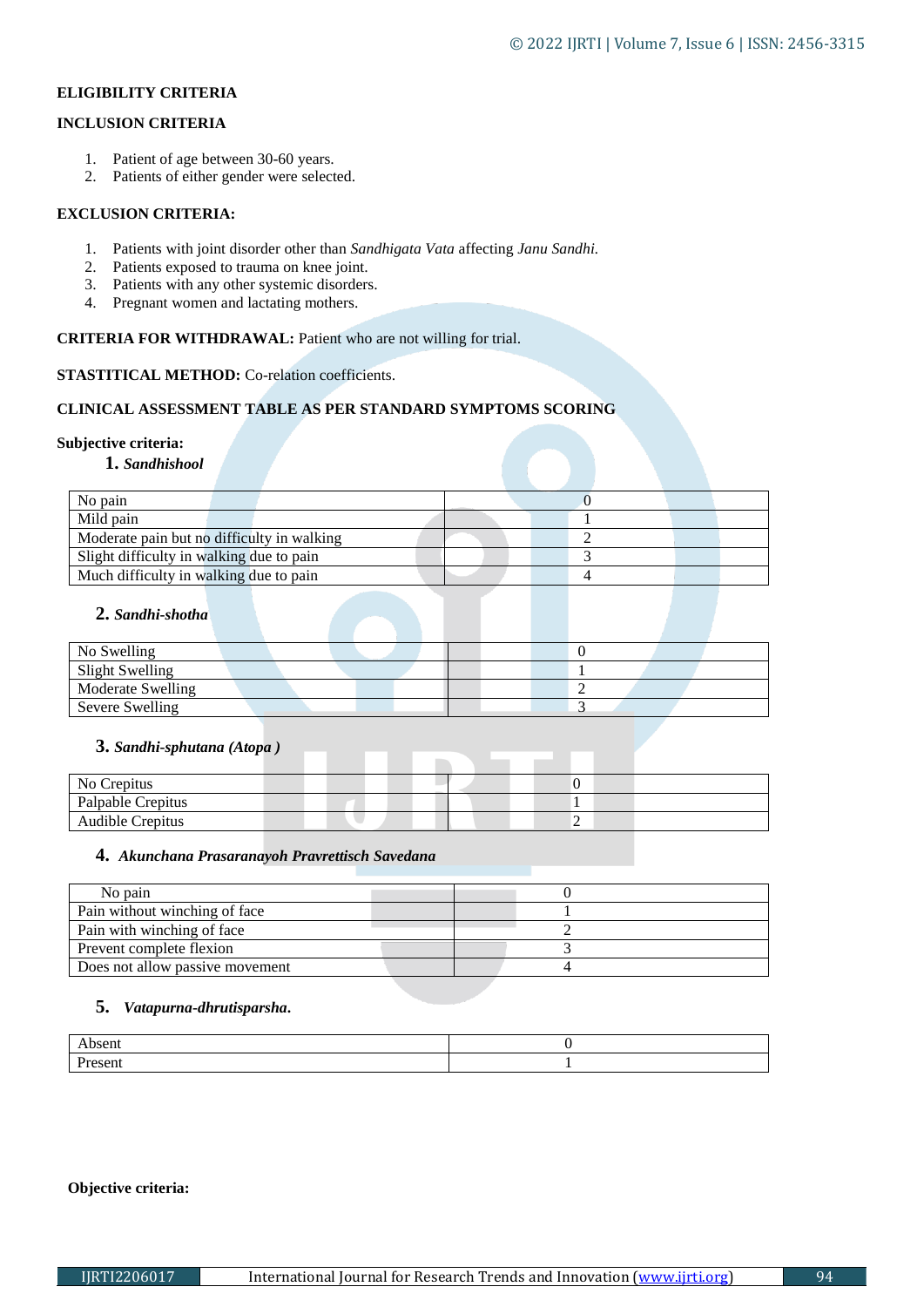**ESR**

| Grading | Male                             | Female                           |
|---------|----------------------------------|----------------------------------|
|         | $\leq 15$ mm at the end of 01 hr | $\leq$ 20 mm at the end of 01 hr |
|         | $16-25$ mm at the end of 01 hr   | $21-30$ mm at the end of 01 hr   |
|         | 26-35 mm at the end of 01 hr     | $31-40$ mm at the end of 01 hr   |
|         | $>36$ mm at the end of 01 hr     | $>41$ mm at the end of 01 hr     |

## **Observation & Result:**

Distribution of study subjective content according to chief complaint

| <b>Chief Complaint</b>       | Yes | N <sub>0</sub> | <b>Total</b> |
|------------------------------|-----|----------------|--------------|
| Sandhi Shoola                | 69  |                | 69           |
| Sandhi Sopha                 | 48  | 21             |              |
| Akunchana<br>Prasaranayoh    | 47  | 22             |              |
| <b>Pravrettisch Savedana</b> |     |                |              |
| <b>Atopa</b>                 | 38  | 31             |              |
| Vatapurna Dhrutisparsha      | 10  | 59             |              |

| <b>INVESTIGATION</b> |  |            |             |
|----------------------|--|------------|-------------|
| <b>ESR</b>           |  | Mean Value | 46.73       |
|                      |  | Grade 0    | 21 Patients |
|                      |  |            | 15 Patients |
|                      |  |            | 7 Patients  |
|                      |  |            | 26 Patients |

Out of 69 patients was mean value of ESR is 46.73

# **CLINICAL ASSESSMENT - SUBJECTIVE CRITERIA WITH GRADING**

| SANDHISHOOL (0-4)                        | $\bf{0}$         | 0              |
|------------------------------------------|------------------|----------------|
|                                          |                  | 26             |
|                                          | $\overline{2}$   | 18             |
|                                          | 3                | 13             |
|                                          | 4                | 12             |
| SANDHI SHOTHA (0-3)                      | $\overline{0}$   | 22             |
|                                          |                  | 19             |
|                                          | $\overline{2}$   | 13             |
|                                          | 3                | 15             |
| SANDHI SPHUTANA (0-2)                    | $\overline{0}$   | 25             |
|                                          | 1                | 34             |
|                                          | $\overline{2}$   | 10             |
| <b>AAKUNCHANA</b><br><b>PRASARANAYOH</b> | $\boldsymbol{0}$ | 24             |
| PRAVRETTISCH SAVEDANA (0-                | 1                | 19             |
| 4)                                       | 2                | 13             |
|                                          | 3                | 11             |
|                                          | $\overline{4}$   | $\overline{2}$ |
| <b>VATAPURANA</b>                        | $\theta$         | 63             |
| <b>DHRUTISPARSHA (0-1)</b>               |                  | 6              |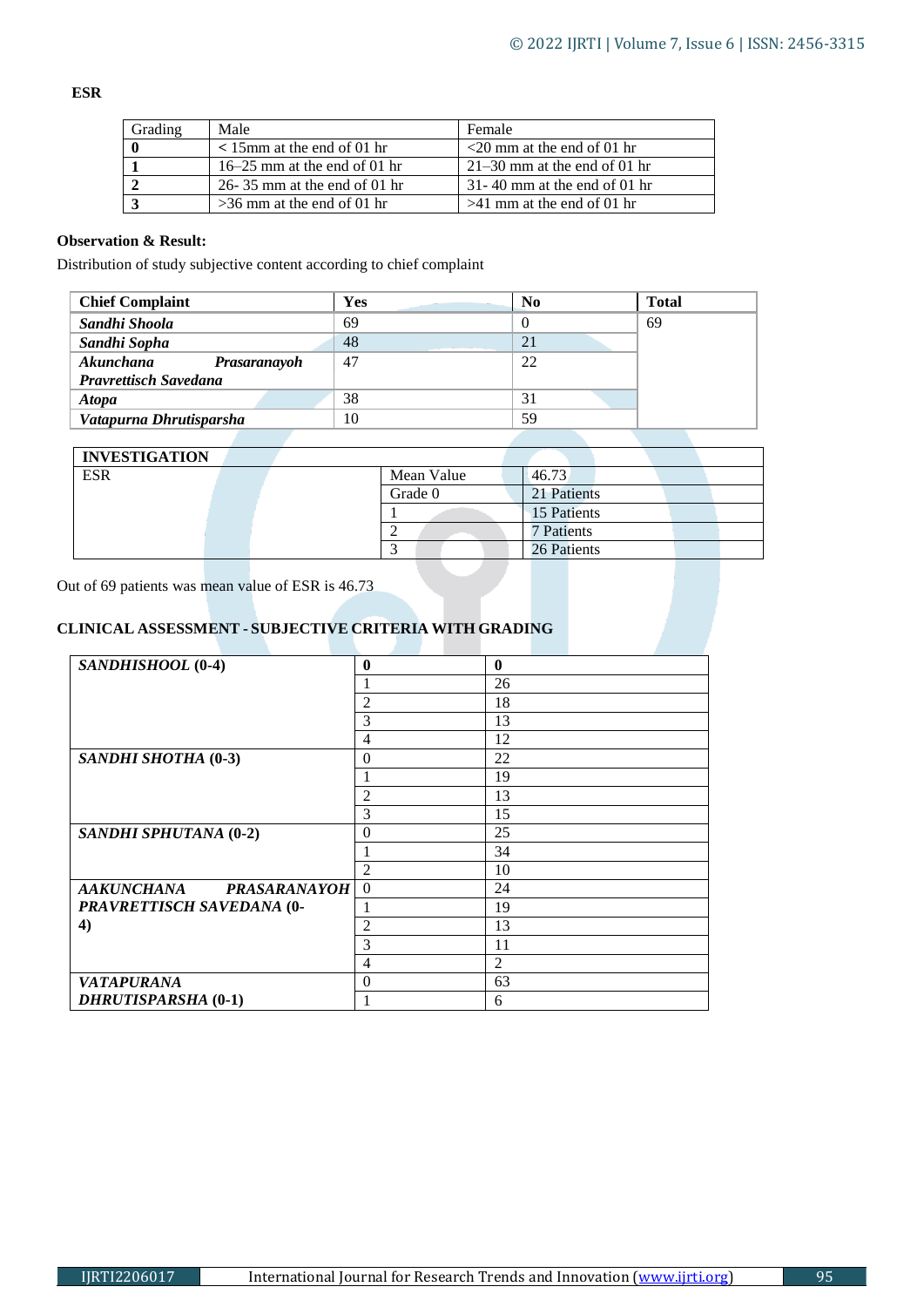Correlation between ESR and different chief complaint of *Sandhi Shoola*

| <b>Source</b> | Sum of<br><b>Squares Ss</b> | Degrees of<br><b>Freedom df</b> | <b>Mean Square</b><br>MS | <b>F</b> -Statistic | <b>P-Value</b> |
|---------------|-----------------------------|---------------------------------|--------------------------|---------------------|----------------|
| Sandhi Shoola | 30.018.7210                 |                                 | 30.018.7210              | 12.6585             | $1.792e-05*$   |
| <b>Error</b>  | 90.634.5833                 | 67                              | 1.627.2326               |                     |                |
| <b>Total</b>  | 120.653.3043                | 68                              |                          |                     |                |

\*p-value<0.05 is significant.

F-statistic is correlation coefficient; p-value is significant value. Correlation is derived between ESR and different chief complaint of *Sandhi shoola* using Anova statistical analysis, and it was found to be statistically highly significant.

## **Correlation between ESR and different chief complaint of** *Sandhi Sopha*

*Descriptive statistics:*

| Sandhi Sopha-                                     | N <sub>O</sub> | <b>YES</b>   | Pooled /Total |
|---------------------------------------------------|----------------|--------------|---------------|
|                                                   |                |              |               |
| observations N                                    | 21             | 48           | 69            |
| sum $\sum x_i \sum x_i$                           | 287.0000       | 2,938.0000   | 3.225.0000    |
| $mean$ <sup><math>-xx</math></sup> $-$            | 13.6667        | 61.2083      | 46.7391       |
| sum of squares $\sum x2i\sum xi2$                 | 4,357.0000     | 277,030.0000 | 281,387.0000  |
| sample variance s2s2                              | 21.7333        | 2,068.0833   | 1,921.3721    |
| sample std. dev. Ss                               | 4.6619         | 45.4762      | 43.8335       |
| std. dev. of mean SE <sup>-xSEx<sup>-</sup></sup> | 1.0173         | 6.5639       | 5.2769        |

*One-way ANOVA:*

| <b>Source</b> | of<br>sum<br>squares SS | degrees of<br>freedom vv | mean square<br>MS | <b>F</b> statistic | p-value       |
|---------------|-------------------------|--------------------------|-------------------|--------------------|---------------|
| Sandhi Sopha  | 33,018.7210             |                          | 33,018.7210       | 22.6585            | $1.0732e-05*$ |
| Error         | 97,634.5833             | 67                       | ,457.2326         |                    |               |
| <b>Total</b>  | 130,653.3043            | 68                       |                   |                    |               |

\*p-value<0.05 is significant

Correlation is derived between esr and different chief complaint of *sandhi sopha* using anova statistical analysis, and it was found to be statistically highly significant.

## **Correlation between ESR and different chief complaint of** *Akunchana prasaranayoh Pravrettisch Savedana*

*Descriptive statistics:*

| Akunchana<br>prasaranayoh              | <b>Pravrettisch</b> | NO <sub>1</sub> | YES          | <b>Pooled Total</b> |
|----------------------------------------|---------------------|-----------------|--------------|---------------------|
| <b>Savedana</b>                        |                     |                 |              |                     |
| observations N                         |                     | 22              | 47           | 69                  |
| sum $\sum x_i \sum x_i$                |                     | 303,0000        | 2.922.0000   | 3.225.0000          |
| mean xx                                |                     | 13.7727         | 62.1702      | 46.7391             |
| sum of squares $\sum x2i\sum xi2$      |                     | 4,613.0000      | 276,774.0000 | 281,387.0000        |
| sample variance s2s2                   |                     | 20.9459         | 2,067.6660   | 1,921.3721          |
| sample std. dev. Ss                    |                     | 4.5767          | 45.4716      | 43.8335             |
| std. dev. of mean SE <sup>-xSEx-</sup> |                     | 0.9757          | 6.6327       | 5.2769              |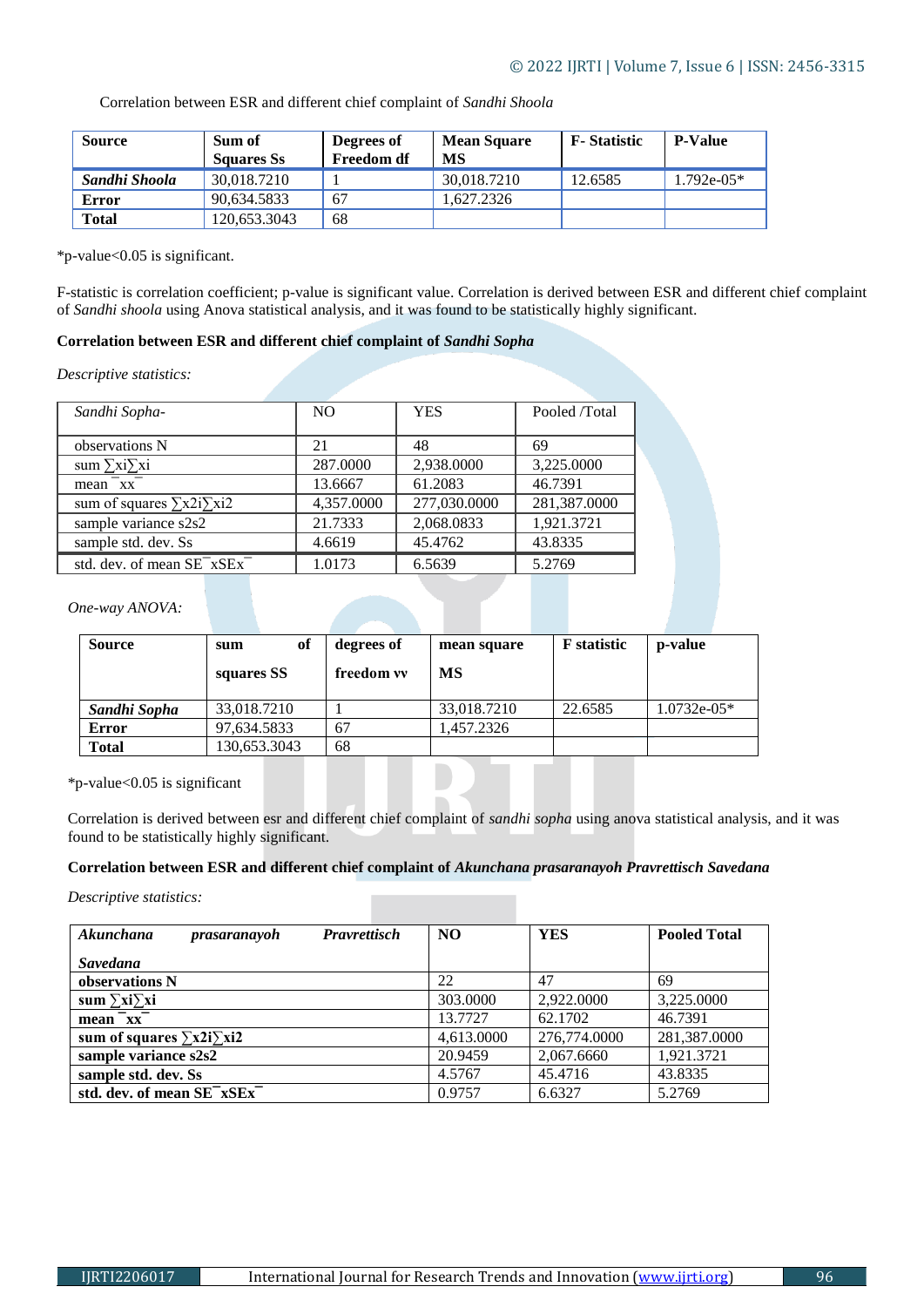*One-way ANOVA*

| <b>Source</b>       | of<br>sum    | degrees of | mean square | <b>F</b> statistic | p-value       |
|---------------------|--------------|------------|-------------|--------------------|---------------|
|                     | squares SS   | freedom vv | MS          |                    |               |
| Akunchana           | 35,100.8024  |            | 35,100.8024 | 24.6122            | $5.0701e-06*$ |
| prasaranayoh        |              |            |             |                    |               |
| <b>Pravrettisch</b> |              |            |             |                    |               |
| <b>Savedana</b>     |              |            |             |                    |               |
| Error               | 95,552.5019  | 67         | 1.426.1567  |                    |               |
| <b>Total</b>        | 130,653.3043 | 68         |             |                    |               |

Correlation is derived between ESR and different chief complaint of *Akunchana prasaranayoh Pravrettisch Savedana.* Using Anova statistical analysis and it was found to be statistically highly significant.

### **Correlation of ESR with different chief complaint of** *Vatapurna Dhrutisparsha.*

*Descriptive statistics:*

| Vatapuran Dhrutisparsha                           | N <sub>O</sub> | <b>YES</b>  | <b>Pooled Total</b> |
|---------------------------------------------------|----------------|-------------|---------------------|
| observations N                                    | 59             | 10          | 69                  |
| sum $\sum x_i \sum x_i$                           | 2,489.0000     | 736.0000    | 3,225.0000          |
| $mean$ <sup><math>-xx</math></sup>                | 42.1864        | 73.6000     | 46.7391             |
| sum of squares $\sum x^2 i \sum x^2 i$            | 197,907.0000   | 83,480.0000 | 281,387.0000        |
| sample variance s2s2                              | 1,601.8095     | 3,256.7111  | 1,921.3721          |
| sample std. dev. Ss                               | 40.0226        | 57.0676     | 43.8335             |
| std. dev. of mean SE <sup>-xSEx<sup>-</sup></sup> | 5.2105         | 18.0464     | 5.2769              |

#### *One-way ANOVA:*

| <b>Source</b>    | of<br>sum    | of<br>degrees | Mean                |           | p-value   |
|------------------|--------------|---------------|---------------------|-----------|-----------|
|                  | squares SS   | freedom vv    | square<br><b>MS</b> | statistic |           |
| <i>Vatapurna</i> | 8,437.9552   |               | 8,437.9552          | 4.6258    | $0.0351*$ |
| dhrutisparsha    |              |               |                     |           |           |
| <b>Error</b>     | 122.215.3492 | 67            | 1,824.1097          |           |           |
| <b>Total</b>     | 130,653.3043 | 68            |                     |           |           |
|                  |              |               |                     |           |           |

\*p-value<0.05 is significant

Correlation is derived between esr and different chief complaint of *Vatapurna dhrutisparsha.*Using Anova statistical analysis, and it was found to be statistically highly significant.

## **DISCUSSION**

*Sandhigata Vata* is inflammatory degeneration of joint cartilage and the underlying bone, most common from middle age onward. It causes pain and stiffness, especially in the weight bearing joints. Inflammation in underlying tissues may cause raised ESR in *Sandhigata Vata* affecting *Janu sandhi.* In this study observed that ESR was raised in the patients with acute pain. The level of ESR was more elevated in females compared to men because inflammatory changes were more in them. The symptoms like *Sandhi Soola, Sandhi Sopha, Vatapurna Dhrutisparsha, Akunchana Prasaranayoh Pravrettisch, Atopa* are found more commonly in females. This is because of more intake of *Vataja Ahara Vihara*. Also due to house hold works they generally follow *Vishmashana, Alpashana* etc which along with causing *Vata* and *Asthi Dhatu* vitiation, vitiates *Agni* too. In this part, various finding will be discusses under following headings -

- 1. Discussion on Demographic.
- 2. Discussion on Erythrocyte Sedimentation Rate.
- 3. Discussion on Result.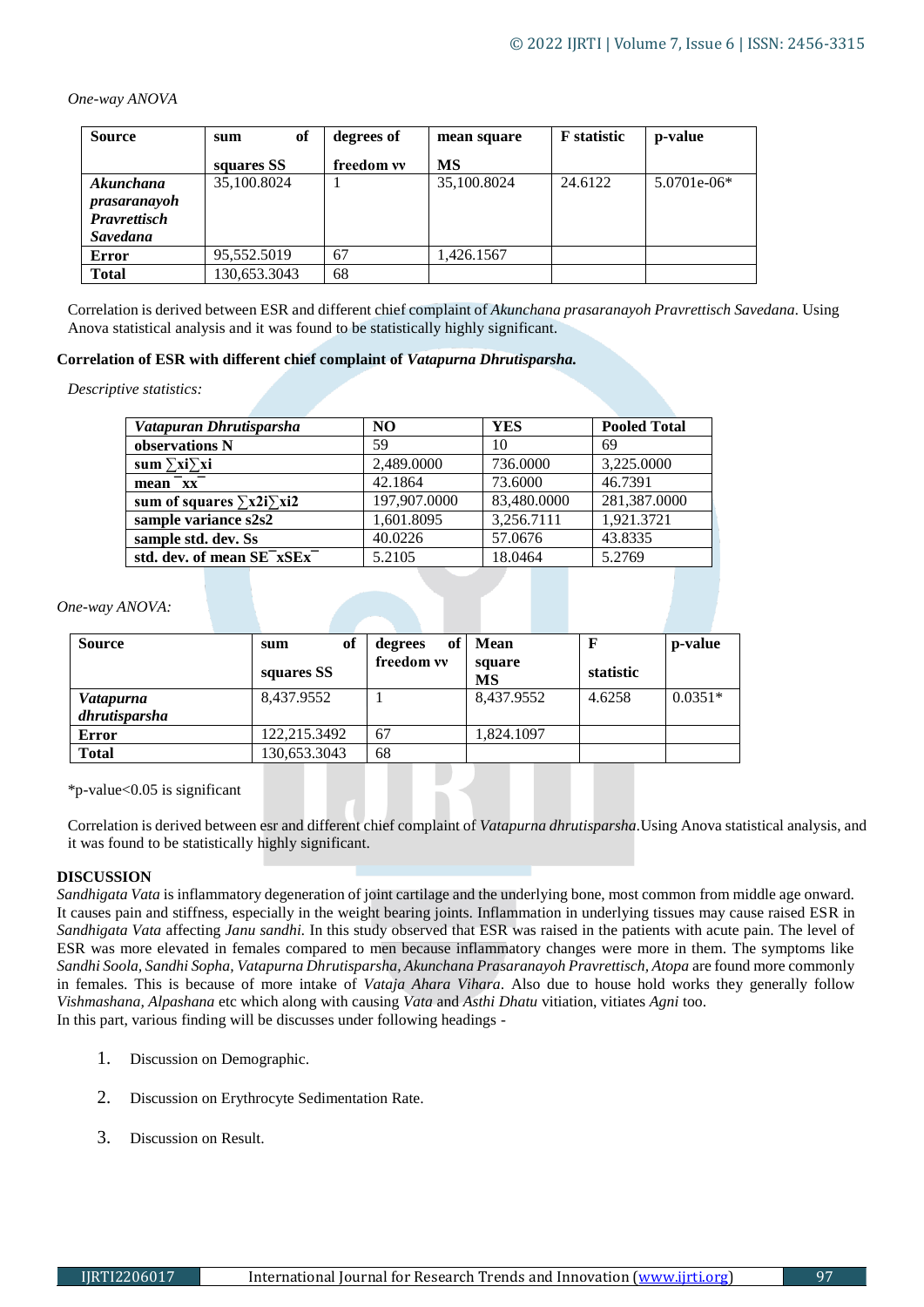## **DISCUSSION ON RESULT** –

| <b>Source</b> | Of<br>Sum<br><b>Squares Ss</b> | Degrees Of<br><b>Freedom df</b> | <b>Mean Square</b><br>MS | <b>F</b> -Statistic | <b>P-Value</b> |
|---------------|--------------------------------|---------------------------------|--------------------------|---------------------|----------------|
| Sandhi Shoola | 30,018.7210                    |                                 | 30,018.7210              | 12.6585             | $1.792e-05*$   |
| Error         | 90,634.5833                    | 67                              | .627.2326                |                     |                |
| <b>Total</b>  | 120,653.3043                   | 68                              |                          |                     |                |

**Correlation between ESR and different chief complaint of** *Sandhi Shoola*

\*p-value<0.05 is significant.

F-statistic is correlation coefficient; p-value is significant value.

Correlation is derived between ESR and different chief complaint of *Sandhi shoola* using Anova statistical analysis and it was found to be statistically highly significant.

## **Correlation between ESR and different chief complaint of** *Sandhi Sopha*

*Descriptive statistics:*

| Sandhi Sopha-                                     | NO.        | <b>YES</b>   | <b>Pooled Total</b> |
|---------------------------------------------------|------------|--------------|---------------------|
| observations N                                    | 21         | 48           | 69                  |
| sum $\sum x_i \sum x_i$                           | 287.0000   | 2.938.0000   | 3.225.0000          |
| mean $\bar{X}$                                    | 13.6667    | 61.2083      | 46.7391             |
| sum of squares $\sum x^2 i \sum x^2 i$            | 4,357.0000 | 277,030.0000 | 281,387.0000        |
| sample variance s2s2                              | 21.7333    | 2,068.0833   | 1,921.3721          |
| sample std. dev. Ss                               | 4.6619     | 45.4762      | 43.8335             |
| std. dev. of mean SE <sup>-xSEx<sup>-</sup></sup> | 1.0173     | 6.5639       | 5.2769              |
|                                                   |            |              |                     |

*One-way ANOVA:*

| <b>Source</b> | of<br>sum    | degrees of | mean square | <b>F</b> statistic | p-value       |
|---------------|--------------|------------|-------------|--------------------|---------------|
|               | squares SS   | freedom vv | MS          |                    |               |
| Sandhi Sopha  | 33,018.7210  |            | 33,018.7210 | 22.6585            | $1.0732e-05*$ |
| Error         | 97.634.5833  | 67         | 1.457.2326  |                    |               |
| <b>Total</b>  | 130,653.3043 | 68         |             |                    |               |

\*p-value<0.05 is significant

Correlation is derived between esr and different chief complaint of *sandhi sopha* using Anova statistical analysis, and it was found to be statistically highly significant.

## **CONCLUSION**

Following conclusions were carried out from the present cross sectional study which was conducted on 69 patients of *Janusandhigata Vata Vyadhi*-

• *Sandhigata Vata* can be correlated with Osteoarthritis (OA) on the basis of similarity in the clinical presentation of symptoms.

• Correlation is derived between ESR and chief complaint of, *Sandhi Shoola, Sandhi Sopha, Akunchana Prasaranayoh Pravrettisch Savedana, Atopa* and *Vatapurna Dhrutisparsha* using ANOVA statistical analysis and it was found to be statistically highly significant.

• Mostly patients were found with knee joint swelling and got their ESR increased.

Results of this study show the importance of ESR Test in diagnosed cases of *Janu Sandhigatavata*.